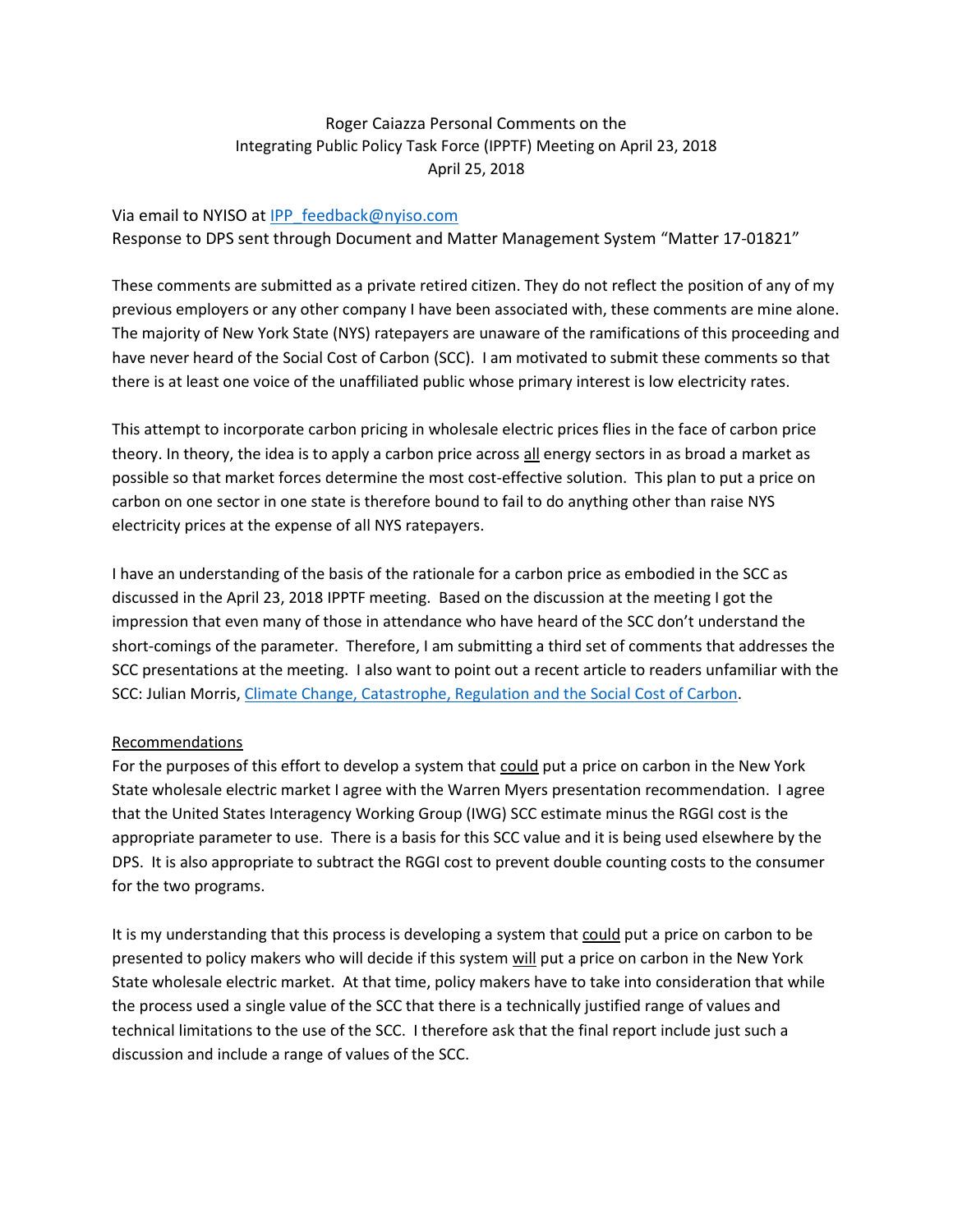## Social Cost of Carbon Presentation

Bethany Davis Noll gave a [presentation](http://www.nyiso.com/public/committees/documents.jsp?com=bic_miwg_ipptf&directory=2018-04-23) (Agenda 2 – Social Cost of Carbon) on the SCC at the April 23 meeting. I submitted [comments](http://documents.dps.ny.gov/public/MatterManagement/CaseMaster.aspx?MatterCaseNo=17-01821&submit=Search) on 10/31/17 advocating a range of values for the SCC. I argued that there are three technical reasons that the single value the IWG developed and proposed for use in this initiative should not be used exclusively: global benefits, discount rates and equilibrium climate sensitivity. Ms. Noll addressed two of those topics in her presentation but ignored the more important climate sensitivity issue.

The IWG SCC value considers global benefits and impacts not just New York State benefits and impacts. In other words New Yorkers are being asked to pay today for some estimated far future impact mostly elsewhere. Given that the State has limited resources to provide benefits to New Yorkers today is reason enough to consider whether the State can afford that luxury.

The EPA RIA for the revised Clean Power Plan includes an "interim" SCC value that uses a domestic rather than international social cost of carbon value which I think makes more sense for New York policy. Ms. Noll's presentation argues that it is more appropriate to consider global impacts. The presentation responds to the use of domestic only damages as follows:

- o But existing models cannot accurately calculate a domestic‐only estimate because they were not built to include spillover effects.
- $\circ$  Even if the models could calculate an accurate domestic-only number, the calculation ignores the need to spur reciprocal actions from other countries to curb emissions.

Ms. Noll only gave one spillover effect example but a [Columbia Journal of Environmental Law paper](http://www.columbiaenvironmentallaw.org/think-global-international-reciprocity-as-justification-for-a-global-social-cost-of-carbon/) addresses the spillover effect in more detail:

In 2010, the [interagency working group](https://www.epa.gov/sites/production/files/2016-12/documents/scc_tsd_2010.pdf) used the results of one economic model as well as the U.S. share of global GDP to generate an "approximate, provisional, and highly speculative" range of 7–23% of the global SCC as an estimate of the purely direct climate effects to the United States. Yet, as the interagency group acknowledged, this range is almost certainly an underestimate because it ignores significant, indirect costs to trade, human health, and security likely to "spill over" to the United States as other regions experience climate change damages. In the paper spillover effects described include:

- Climate change disruption of the economies of other countries will spill over to the US as decreased availability of imported inputs, intermediary goods, and consumption goods and "may cause supply shocks to the U.S. economy. Shocks to the supply of energy, technological, and agricultural goods could be especially damaging. As seen historically, economic disruptions in one country can cause financial crises that reverberate globally at a breakneck pace."
- The human dimension of climate spillovers includes migration and health effects. Water and food scarcity, flooding or extreme weather events, violent conflicts, economic collapses, and a number of other climate damages could precipitate mass migration to the United States from regions worldwide.
- Infectious disease could also spill across the U.S. borders, exacerbated by ecological collapses, the breakdown of public infrastructure in poorer nations, declining resources available for prevention, shifting habitats for disease vectors, and mass migration.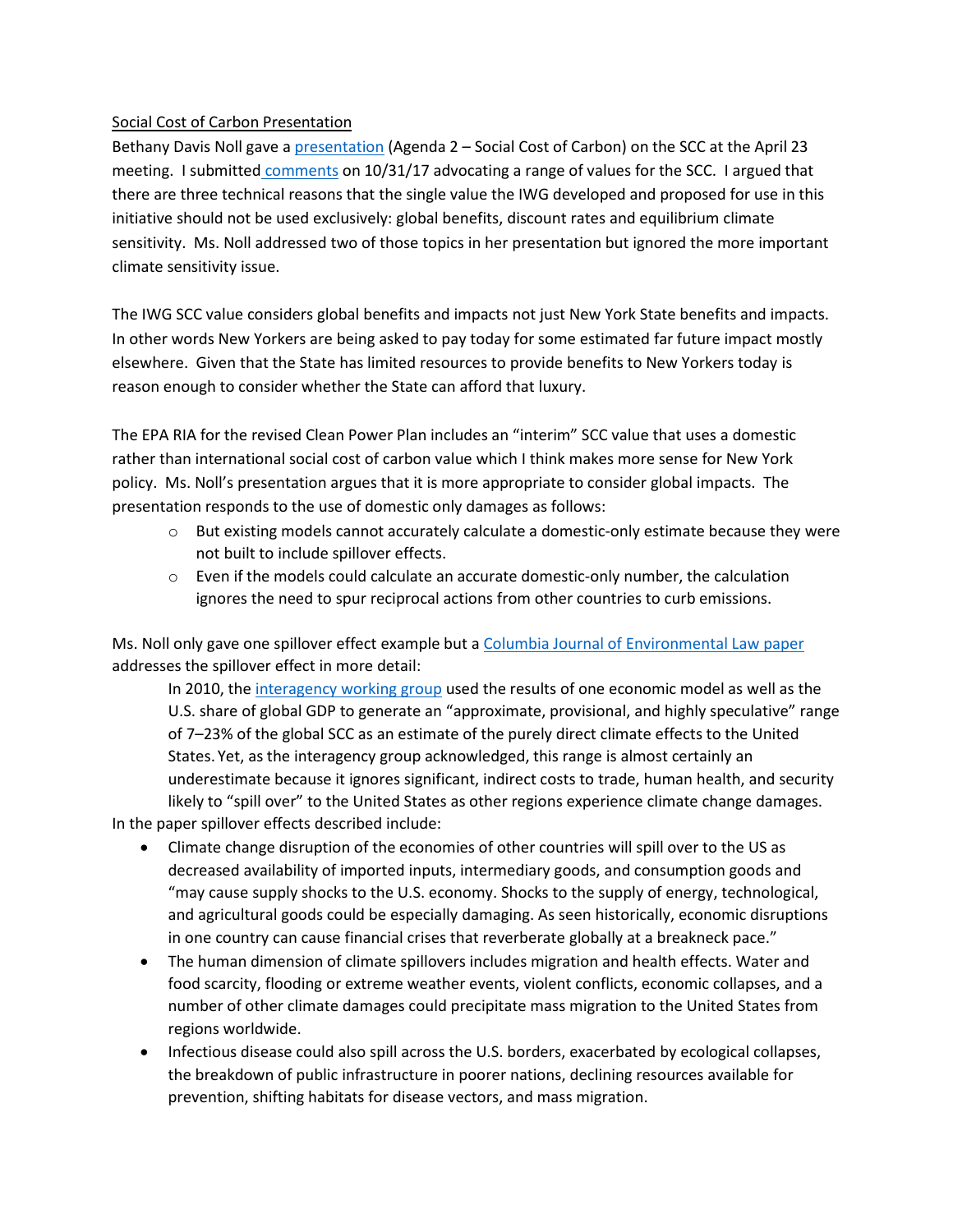Climate change is predicted to exacerbate existing security threats—and possibly catalyze new security threats—to the United States.

Ultimately whether or not a domestic SCC approach fails to include spillover effects matters only if decision makers decide that those effects should be a driver of NYS policy. While these spillover scenarios could entail a variety of serious costs to the United States the question for New York is whether the surety of increased costs of a price on carbon to our wholesale electric market is appropriate relative to those speculative effects. If we decide that we should worry about those effects then it is as important to decide whether New York should fund mitigation efforts like a carbon price or adaptation efforts that avoid climate damages to foreign countries to reduce the chance that these impacts will radiate benefits back to New York. It is likely that investments in foreign infrastructure adaptation will be a more cost-effective response.

The [Columbia Journal of Environmental Law paper](http://www.columbiaenvironmentallaw.org/think-global-international-reciprocity-as-justification-for-a-global-social-cost-of-carbon/) also claims that the need to spur reciprocal actions from other countries to curb emissions is a rationale for a global rather than a domestic SCC. The paper states that:

Game theory predicts that one viable strategy for the United States to encourage other countries to think globally in setting their climate policies is for the United States to do the same, in a tit-for-tat, lead-by-example, or coalition-building dynamic.

The fundamental issue for New York is that even the domestic SCC is not really appropriate for this program. If a New York SCC economic model were developed the direct impacts to New York would be a fraction of any global SCC value. I believe that our potential to lead-by-example potential is proportional to our proportional NY-only SCC value. As a result, advocates for this policy must explain how this New York action will lead to a "coalition-building dynamic" that will have anything more than a symbolic effect on global policies as opposed to simply adding cost to New York electric bills.

In previous comments I noted that the IWG SCC value did not follow Office of Management Budget Circular A-4 guidance that states that regulatory analyses "should provide estimates of net benefits using both 3 percent and 7 percent." The 7 percent rate is intended to represent the average before-tax rate of return to private capital in the U.S. economy. The 3 percent rate is intended to reflect the rate at which society discounts future consumption, which is particularly relevant if a regulation is expected to affect private consumption directly.

In response to the 7 percent discount rate used in the "interim" SCC value in the EPA RIA for the revised Clean Power Plan Ms. Noll noted that:

- $\circ$  The7% discount rate obscures the harm that emissions will have on the younger and future generations.
- o It was rejected by the IWG as inappropriate.

I am not enough of an expert on economics to argue these points. However, I am a cynic and suggest that the fact that it was rejected by the IWG was as much because when it was used it indicated much less cost as any other reason.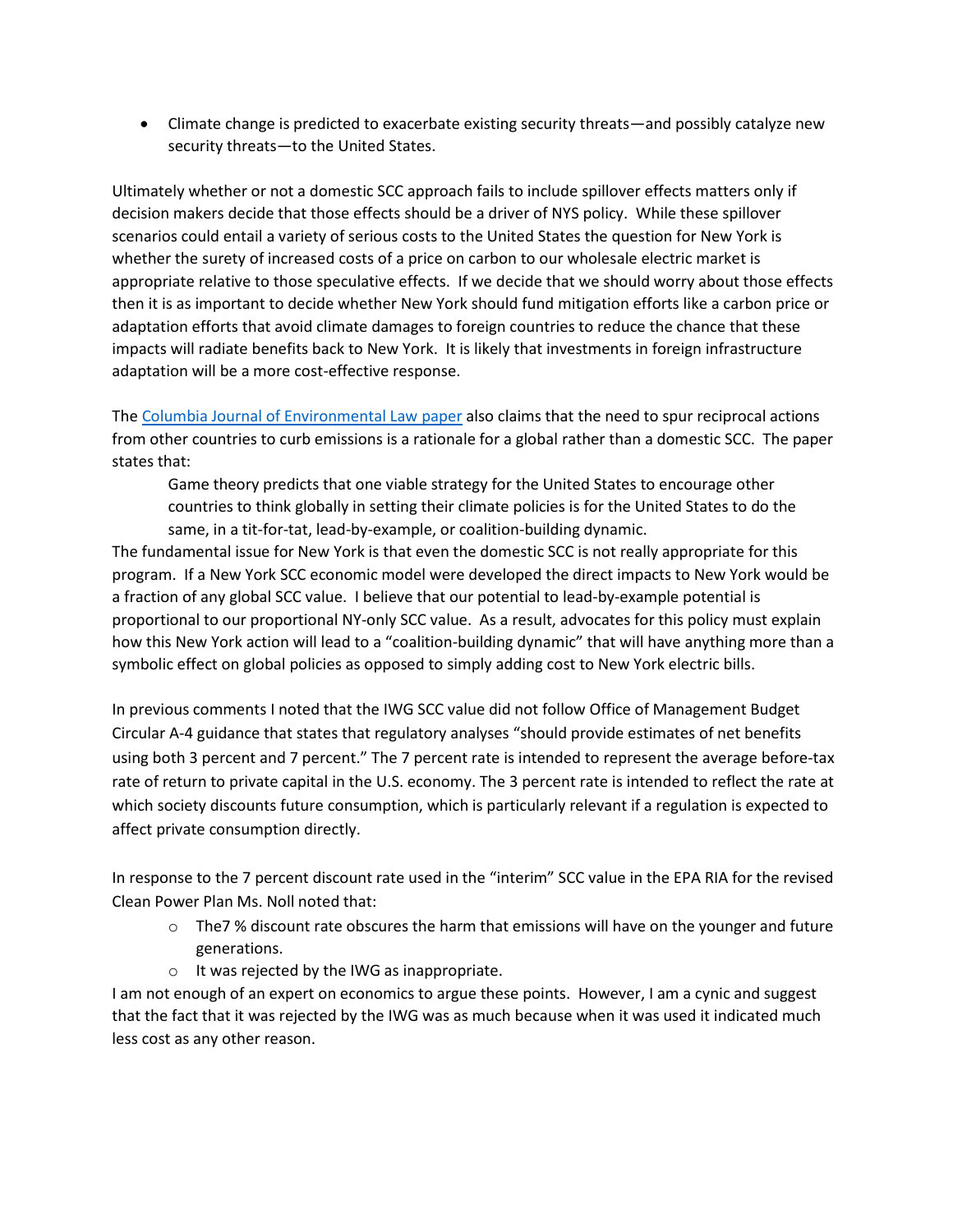Throughout Ms. Noll's presentation and the [Columbia Journal of Environmental Law paper](http://www.columbiaenvironmentallaw.org/think-global-international-reciprocity-as-justification-for-a-global-social-cost-of-carbon/) the harms of climate change impacts were repeatedly emphasized. For example, the paper includes the following: "greenhouse gas pollution can impose great harms", "significantly increased risks of severe harms", and "A handful of geographic regions may experience short-term benefits from climate change, such as temporary agricultural gains in colder regions, but even in those areas, long-term, catastrophic scenarios would bring significant harms." The problem is that the estimates of catastrophic impacts are directly related to the likelihood of high sensitivity of temperature to carbon dioxide levels.

My fundamental problem with the IWG SCC value is that they did not use the latest value of the Equilibrium climate sensitivity (ECS). This is the expected change in temperature when the atmospheric CO2 concentration doubles. As noted, the costs of this warming are dominated by the higher possible values of the ECS. This problem was documented on July 23, 2015 by Patrick Michaels who presented relevant [testimony](http://docs.house.gov/meetings/II/II00/20150722/103843/HHRG-114-II00-Wstate-MichaelsP-20150722.pdf) to the House Committee on Natural Resources. Excerpts:

"In May 2013, the Interagency Working Group produced an updated SCC value by incorporating revisions to the underlying three Integrated Assessment Models (IAMs) used by the IWG in its initial 2010 SCC determination. But, at that time, the IWG did not update the equilibrium climate sensitivity (ECS) employed in the IAMs. This was not done, despite there having been, since January 1, 2011, at least 14 new studies and 20 experiments (involving more than 45 researchers) examining the ECS, each lowering the best estimate and tightening the error distribution about that estimate. Instead, the IWG wrote in its 2013 report: "It does not revisit other interagency modeling decisions (e.g., with regard to the discount rate, reference case socioeconomic and emission scenarios, or equilibrium climate sensitivity)."

"Clearly, the IWG's assessment of the low end of the probability density function that best describes the current level of scientific understanding of the climate sensitivity is incorrect and indefensible. But even more influential in the SCC determination is the upper bound (i.e., 95th percentile) of the ECS probability distribution. Apart from not even being consistent with the AR4, now, more than five years hence, the scientific literature tells a completely different story. And this is very significant and important difference because the high end of the ECS distribution has a large impact on the SCC determination—a fact frequently commented on by the IWG2010."

I previously commented that [Dr. Judith Curry had](https://judithcurry.com/2015/10/05/on-trial-social-cost-of-carbon/) prepared a table of different values of the ECS that illustrates the relative impacts of the indefensible cherry picking of a value that suited the agenda of the IWG rather than a more recent value.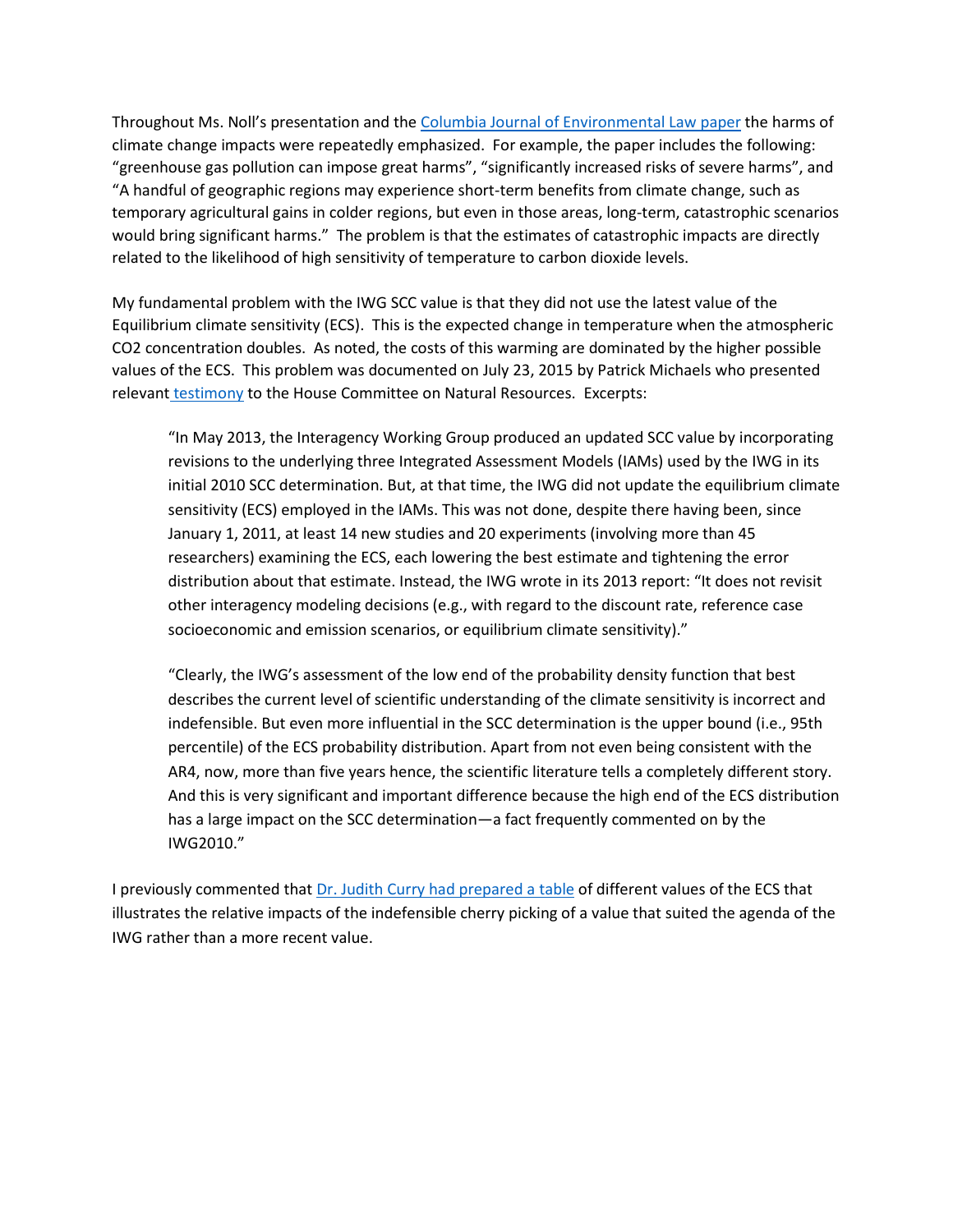|                                                        | Median | 5 <sup>th</sup> pctile | 95 <sup>th</sup> pctile |
|--------------------------------------------------------|--------|------------------------|-------------------------|
| US IWG                                                 | 3.0    | 1.72                   | 7.14                    |
| AR4                                                    | 3.0    | $1.5\,$                |                         |
| AR5                                                    |        | 1.0                    | 6.0                     |
| CMIP5                                                  | 3.45   | 2.08                   | 4.67                    |
| Lewis & Curry 14                                       | 1.64   | 1.05                   | 4.05                    |
| Lewis $(15)^*$                                         | 1.45   | 1.05                   | 2.2                     |
| * Incorporates lower aerosol forcing of Stevens (2015) |        |                        |                         |

# **Equlibrium Climate Sensitivity**

Because the extreme values are a key driver of the ECS, the 95<sup>th</sup> percentile values are of most interest. Refer back to the Michaels testimony above to see that the IWG had lower values available to it for years but chose not to use them.

Furthermore, a [paper](https://thegwpf.us4.list-manage.com/track/click?u=c920274f2a364603849bbb505&id=1702eb5218&e=1afdc1d1a3) just published by the *Journal of Climate* concludes that high estimates of future global warming from most computer climate simulations are inconsistent with observed warming since 1850. The implication is that future warming will be 30 to 45% lower than suggested by the simulations. This continues the trend of more recent data reducing the likelihood that temperature is highly sensitive to CO2 and therefore reduces the probability of the high impact "harms" that advocates for this carbon pricing initiative claim justify the use of the IWG SCC value.